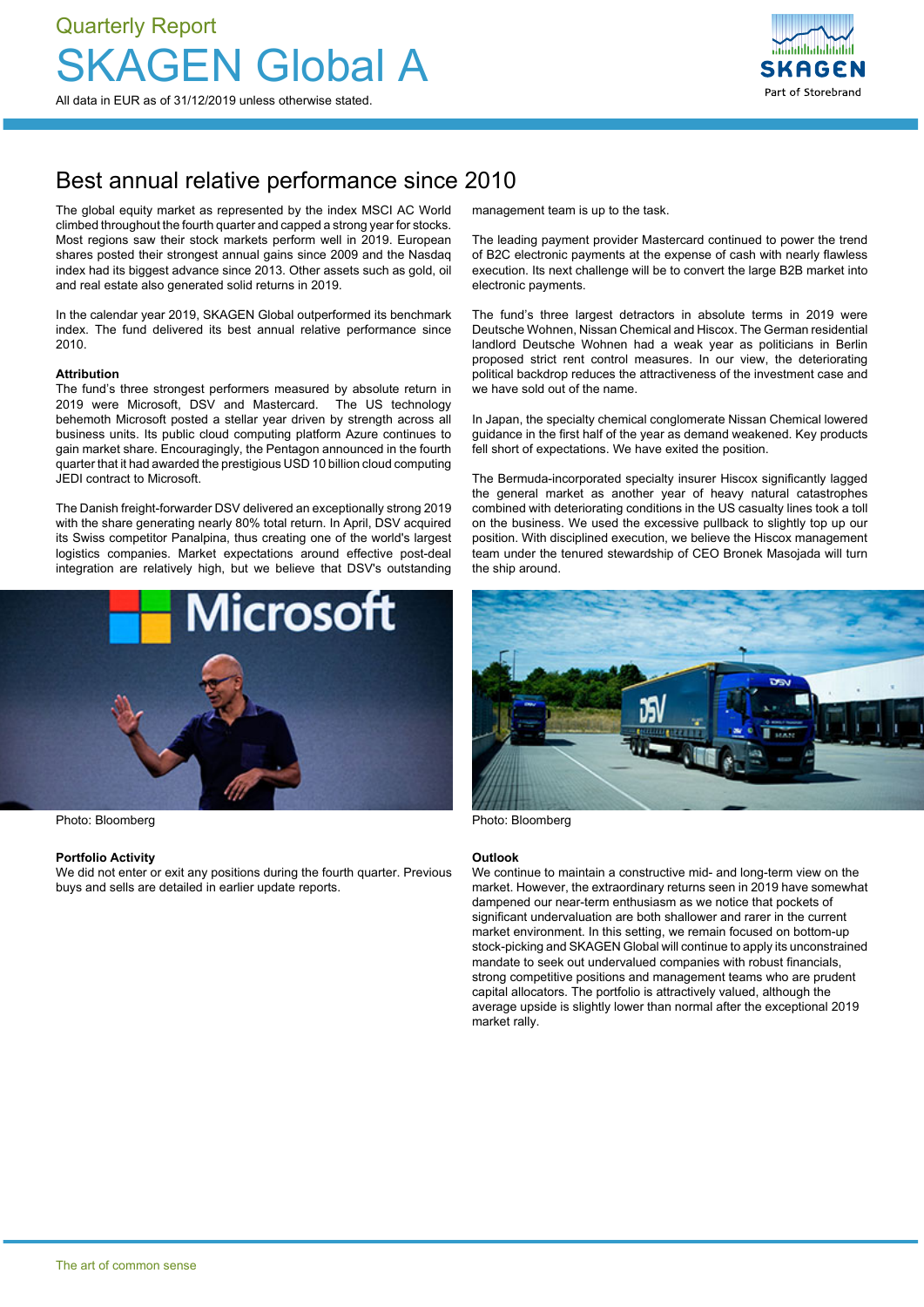# Quarterly Report **KAGEN Global A**

All data in EUR as of 31/12/2019 unless otherwise stated.



The fund selects undervalued companies from around the world, including emerging markets, with attractive risk-reward for long-term investors.

The objective is to provide the best possible risk adjusted return.

The fund is suitable for those with at least a five year investment horizon.

### Historical performance (net of fees)

| Period          | <b>SKAGEN Global A</b> | Benchmark index |
|-----------------|------------------------|-----------------|
| Last month      | 0.7%                   | 1.3%            |
| Quarter to date | 3.2%                   | 5.9%            |
| Year to date    | 31.4%                  | 29.0%           |
| Last year       | 31.4%                  | 29.0%           |
| Last 3 years    | 10.8%                  | 10.1%           |
| Last 5 years    | 9.2%                   | 10.1%           |
| Last 10 years   | 10.0%                  | 11.5%           |
| Since start     | 13.7%                  | 5.1%            |

## Fund Facts

| Type                       | Equity                        |
|----------------------------|-------------------------------|
| Domicile                   | Norway                        |
| Launch date                | 07.08.1997                    |
| Morningstar category       | Global Large-Cap Blend Equity |
| ISIN                       | NO0008004009                  |
| <b>NAV</b>                 | 217.33 EUR                    |
| Fixed management fee       | 1.00%                         |
| Total expense ratio (2018) | 1.07%                         |
| Benchmark index            | MSCLACWLNR USD                |
| AUM (mill.)                | 3007.35 EUR                   |
| Number of holdings         | 37                            |
| Portfolio manager          | Knut Gezelius                 |



#### Contributors in the quarter

OÔ

Largest contributors

| Holding              | Weight (%) | Contribution (%) |
|----------------------|------------|------------------|
| JPMorgan Chase & Co  | 4 25       | 0 61             |
| DSV PANALPINA A/S    | 341        | 0 61             |
| Microsoft Corp       | 5.46       | 0.52             |
| Adobe Inc            | 3.07       | 0.45             |
| Marsh & McLennan Cos | 4.01       | 0.31             |

 $0$ Largest detractors

| Holding            | Weight (%) | Contribution (%) |
|--------------------|------------|------------------|
| Hiscox Ltd         | 4.03       | $-0.45$          |
| <b>Beazley PLC</b> | 4.77       | $-0.36$          |
| Unilever NV        | 4 14       | $-0.28$          |
| Home Depot Inc     | 2.86       | $-0.25$          |
| McDonald's Corp    | 2 1 1      | -0.24            |

Absolute contribution based on NOK returns at fund level